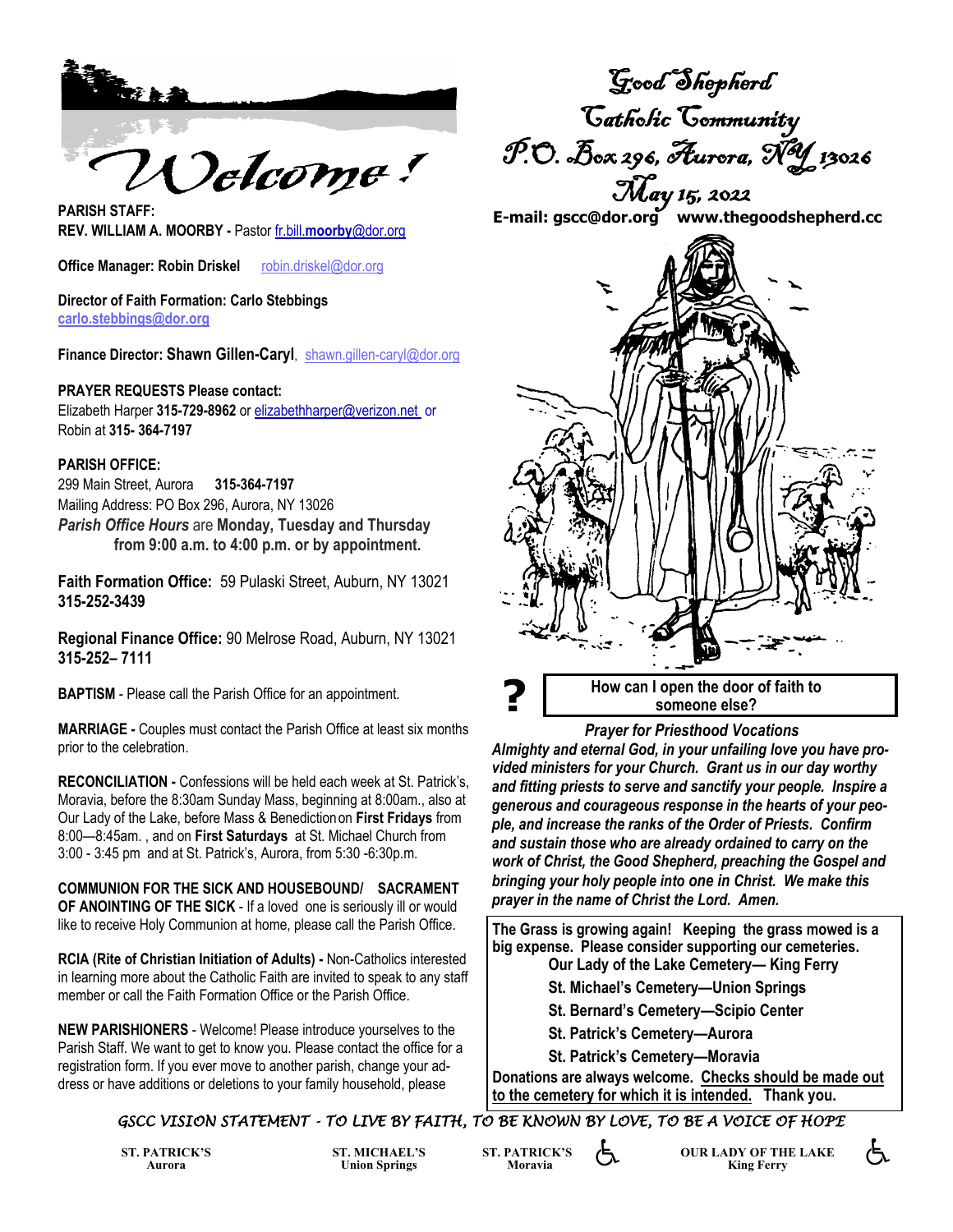### **Readings for the week of May 15, 2022**

**Sunday: 5th Sunday of Easter; St. Isidore** Acts 14:21-27/Ps 145:8-9, 10-11, 12-13/Rv 21:1-5a/Jn 13:31-33a, 34-35 **Monday:** Acts 14:5-18/Ps 115:1-2, 3-4, 15-16/Jn 14:21-26 **Tuesday:** Acts 14:19-28/Ps 145:10-11, 12-13ab, 21/Jn 14:27-31a **Wednesday: St. John I, Pope and Martyr** Acts 15:1-6/Ps 122:1 -2, 3-4ab, 4cd-5/Jn 15:1-8

**Thursday:** Acts 15:7-21/Ps 96:1-2a, 2b-3, 10/Jn 15:9-11 **Friday: St. Bernardine of Siena, Priest** Acts 15:22-31/Ps 57:8- 9, 10 and 12/Jn 15:12-17

**Saturday: St. Christopher Magallanes, Priest, and Companions, Martyrs;** Acts 16:1-10/Ps 100:1b-2, 3, 5/Jn 15:18-21 **Next Sunday: 6th Sunday of Easter;** Acts 15:1-2, 22-29/Ps 67:2 -3, 5, 6, 8 [4]/Rv 21:10-14, 22-23/Jn 14:23-29

### **Mass Schedule for May 14—May 22 2022**

**Saturday 5/14 Vigil Mass for the Fifth Sunday of Easter Mass: 4**:00 pm at St. Michael, Union Springs **+ For Ronald Knock** by Maria Connell

- **Sunday 5/15 Fifth Sunday of Easter Mass:** 8:30 am at St. Patrick Church, Moravia
	- **+ For Tomas Burgos** by Our Lady of the Angels Fraternity  **Mass:** 9:00 am at St. St. Patrick Church, Aurora  **+ Alice Marie Haggerty** by her son, John **Mass:**10:30 am at Our Lady of the Lake, King Ferry **+ For James Hlywa** by Mike & Carol Prendergast
- **Monday 5/16 No Mass**
- **Tuesday 5/17 No Mass**
- **Wednesday 5/18 No Mass**
- **Thursday 5/19 No Mass**

**Friday 5/20 Mass:** 9:00 am at St. Patrick Church, Aurora **+ Kevin Walsh**

**Saturday 5/21 Vigil Mass for the Sixthh Sunday of Easter Mass:** 4:00 p.m. at St. Michael, Union Springs **+ For Joseph Hatzinger** by Cathy & Ted Hope

**Sunday 5/22 Sixth Sunday of Easter** 

**Mass:** 8:30 am at St. Patrick Church, Moravia **+ Floyd Steger** by Tom & Chris Steger **Mass:** 9:00 am at St. Patrick, Aurora

 **+ For the living & deceased members of GSCC Mass:** 10:30 am at Our Lady of the Lake, King Ferry **+ For Raymond Wilbur** by Diane Hoy

្ងៃ ೢೢ ∘∘

...

 $\circ$ ೲ  $\frac{1}{2}$ 

# **Convocation**

The Annual Convocation for Priests and Pastoral Administrators will be taking place this week in Horseheads. Father Carter Griffin, a priest of the Archdiocese of Washington, DC., and the current Rector of St. John Paul II Seminary, will be the presentor. Please pray for all of us that the days together with Bishop Matano will be a blessings for us all. Father Bill



**Rosary The Rosary will be recited at Our Lady of the Lake Church in King Ferry on May 29th at 10:00 a.m. (before Mass)**

#### **VITAL STATISTICS Fiscal Year July 1, 2021—June 30, 2022 May 7/8 (week 45)**

**Page Two**

#### **Thank you for your generosity each week.**

| Weekly Attendance ,      | 246          |
|--------------------------|--------------|
|                          | \$5,162.88   |
| Weekly Envelope Offering | \$3,051.00   |
|                          | \$891.00     |
|                          | \$705.00     |
|                          |              |
| Total weekly offering    | \$4,697.00   |
|                          | \$239,643.00 |
| YTD Budgeted Offering    | \$232,330.00 |
|                          |              |

**Cemeteries: SPA \$80; SPM \$100; St. Bernard \$400; OLOL \$25 I thank you for your generous support of your parish. You can give your financial support either by mailing your contribution envelope to the parish office or by giving electronically through**  *WeShare,* **that can be accessed on our parish website**. **www.thegoodshepherd.cc**

In today's Gospel, Jesus gives His disciples - and us - a new commandment: *"Love one another."* Good stewards who spend their time and talents in service to others are well on their way to fulfilling this commandment.

#### **GSCC Pastoral Council Meeting May 19, at 7:00 p.m. At St. Patrick , Aurora.**

**Memorial Day Mass will be at Our Lady of the Lake Cemetery,**  this year at 10:00 a.m., in King Ferry on Monday, May 30th. Bring a lawn chair. In case of inclement weather, Mass will be in the church.

**The Annual Five Corners Grange Memorial Day Observance**  will be held at the Veterans Monument at the King Ferry Presbyterian Church, Route 90, King Ferry, on May 30 at 11:00a.m. Bring a lawn chair or blanket.

**The Town of Ledyard Memorial Day Service** will be held at St. Patrick Cemetery, Aurora on Route 90, (just north of the village of Aurora), on Monday, May 30th, at 2:00 p.m.

**This week remember the following in your Masses and prayers on the Anniversary of their Deaths of those who died on the dates May 15— May 21. Roy Place, 1999, Alan F. Knapp 2014, Elizabeth Flynn 1979, Harold J. Conaty 1991, Father Robert Egan 2005, Kenneth Quinn 1973, Joseph Ryan 1975, Lawrence Collins 1984, John Abbott 1999, Thomas Brady 1992, Charles Heffernan 1992, Alberta O'Connell 1996, William Byrne 1997, Lee Poso 2010, Raymond Teeter 1982, James McGowan 1990, James Hess 1993, Infant David Shaw 1998, Maureen May 2019, Harold Conaty 1991, Marg Kane 1993, Julia Hart 1997, Joseph McGuire 2000, Catherine Slivinsky 2000, Agnes Emperor 1994, Paul Pine 2010, Marian Zimmerman 1977, Rachel Becker 1990, Maureen Conboy-Roy 2002, Walter "Jim" Rejman 2009,**